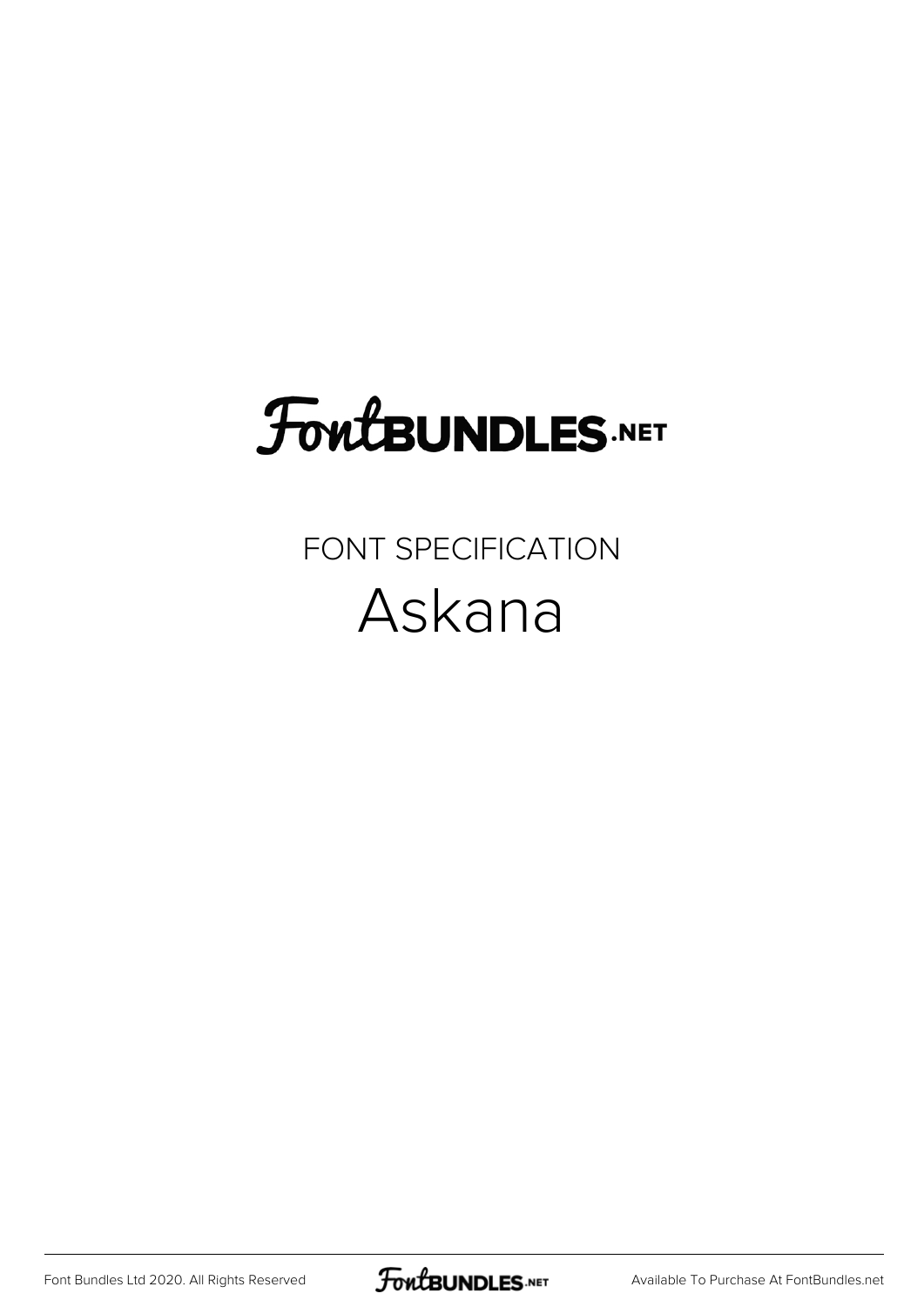#### Askana Swash - Regular

Uppercase Characters



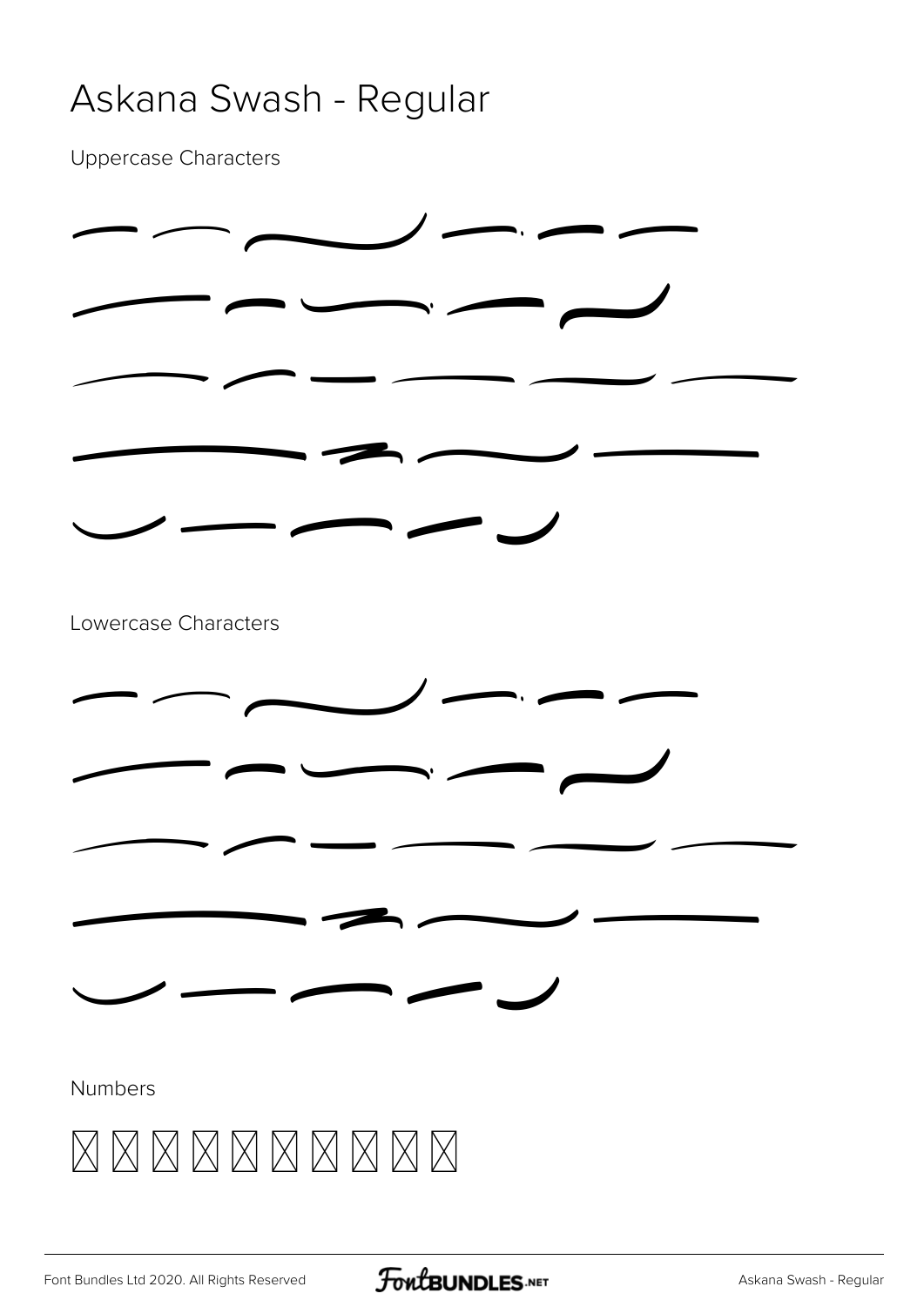Punctuation and Symbols

All Other Glyphs



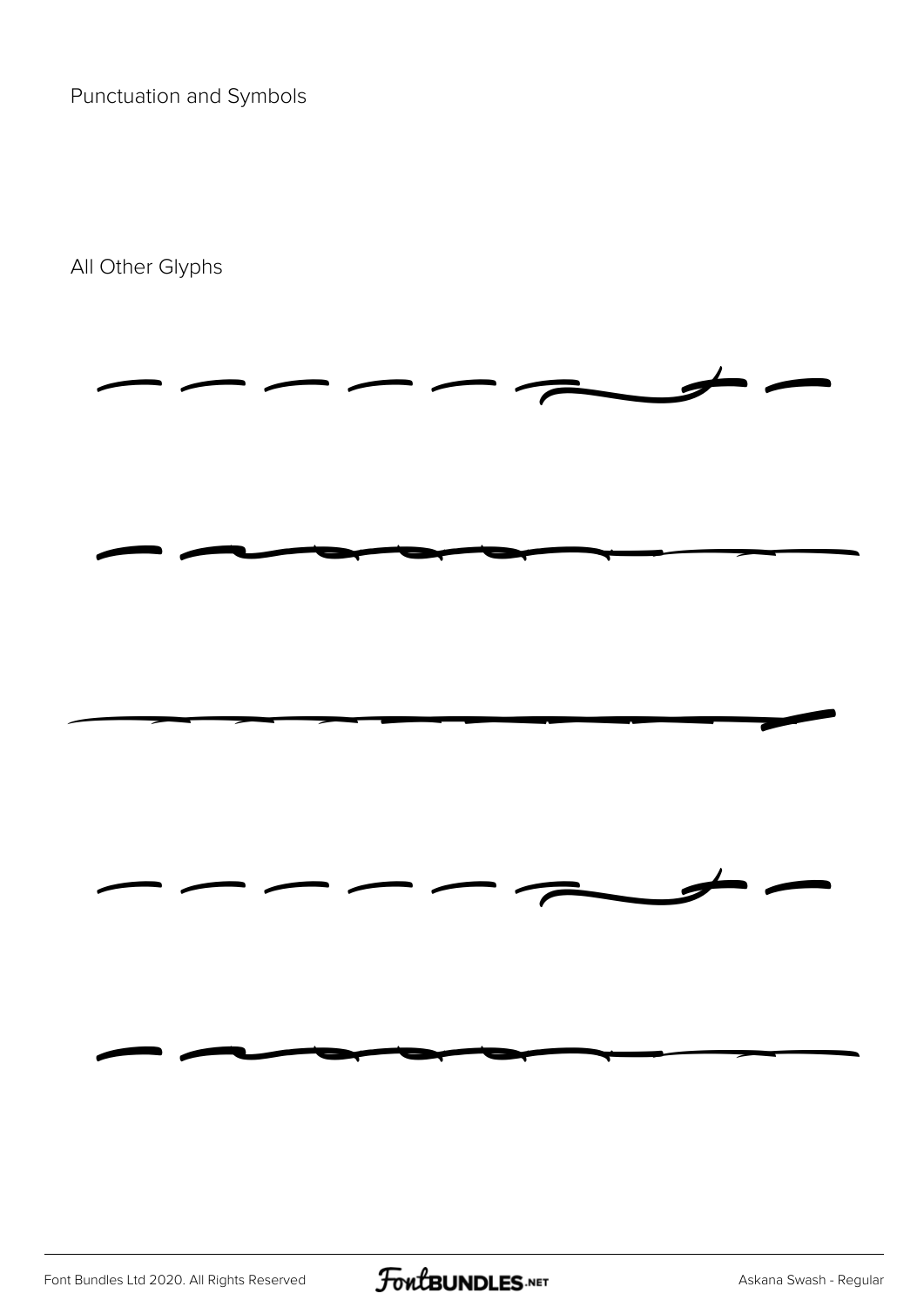



 $\overline{\phantom{0}}$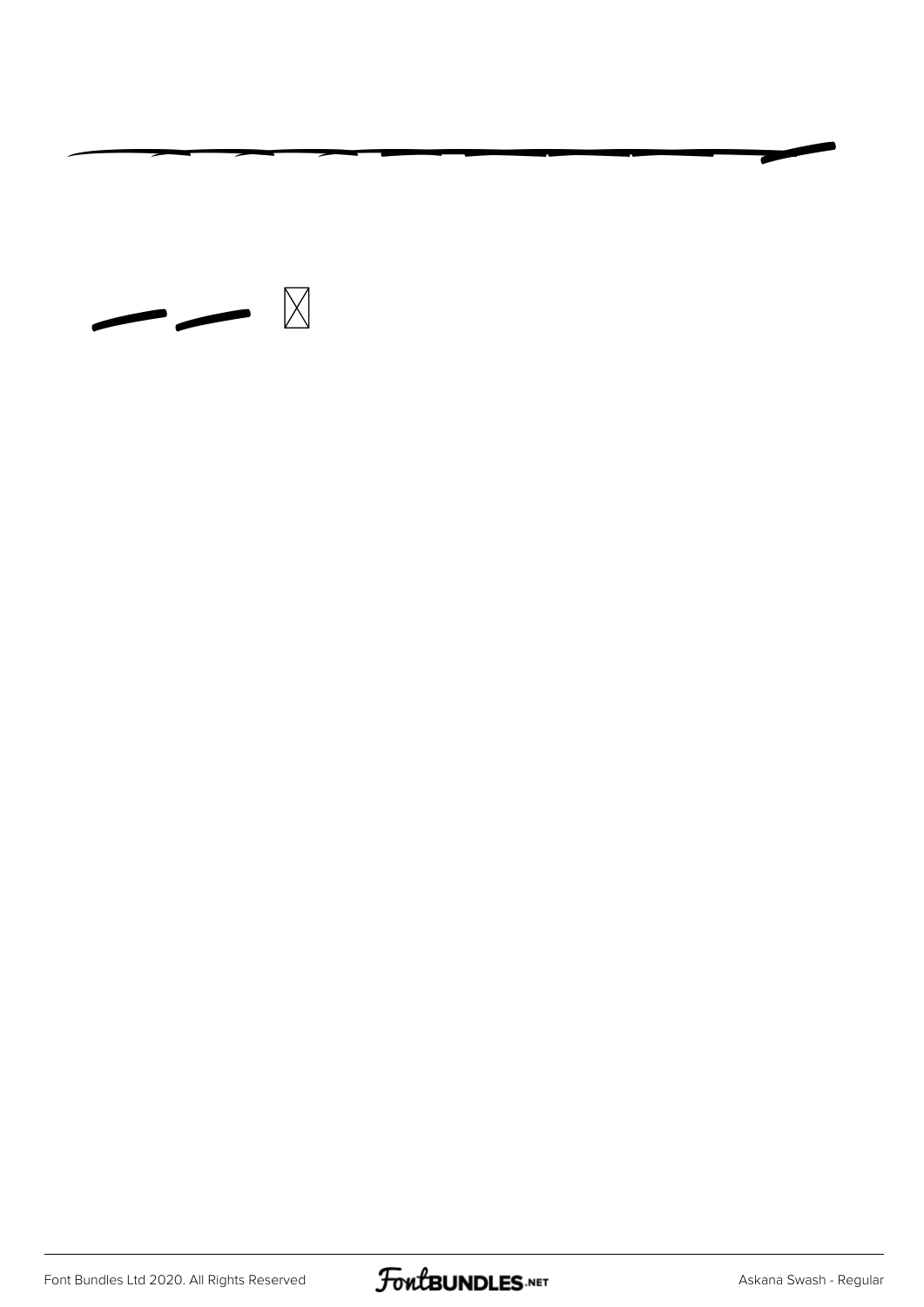

Uppercase Characters

ABCDEFGHIJKLMNOPQ RSTUVWXYZ

Lowercase Characters

abcdefghijklmnopqrst uvwxyz

Numbers

0123456789

Punctuation and Symbols

## $!$  # \$ % & ' ( ) \* , . <  $\begin{array}{cccc} \text{ } & 2 & 1 & 1 & 1 \end{array}$

All Other Glyphs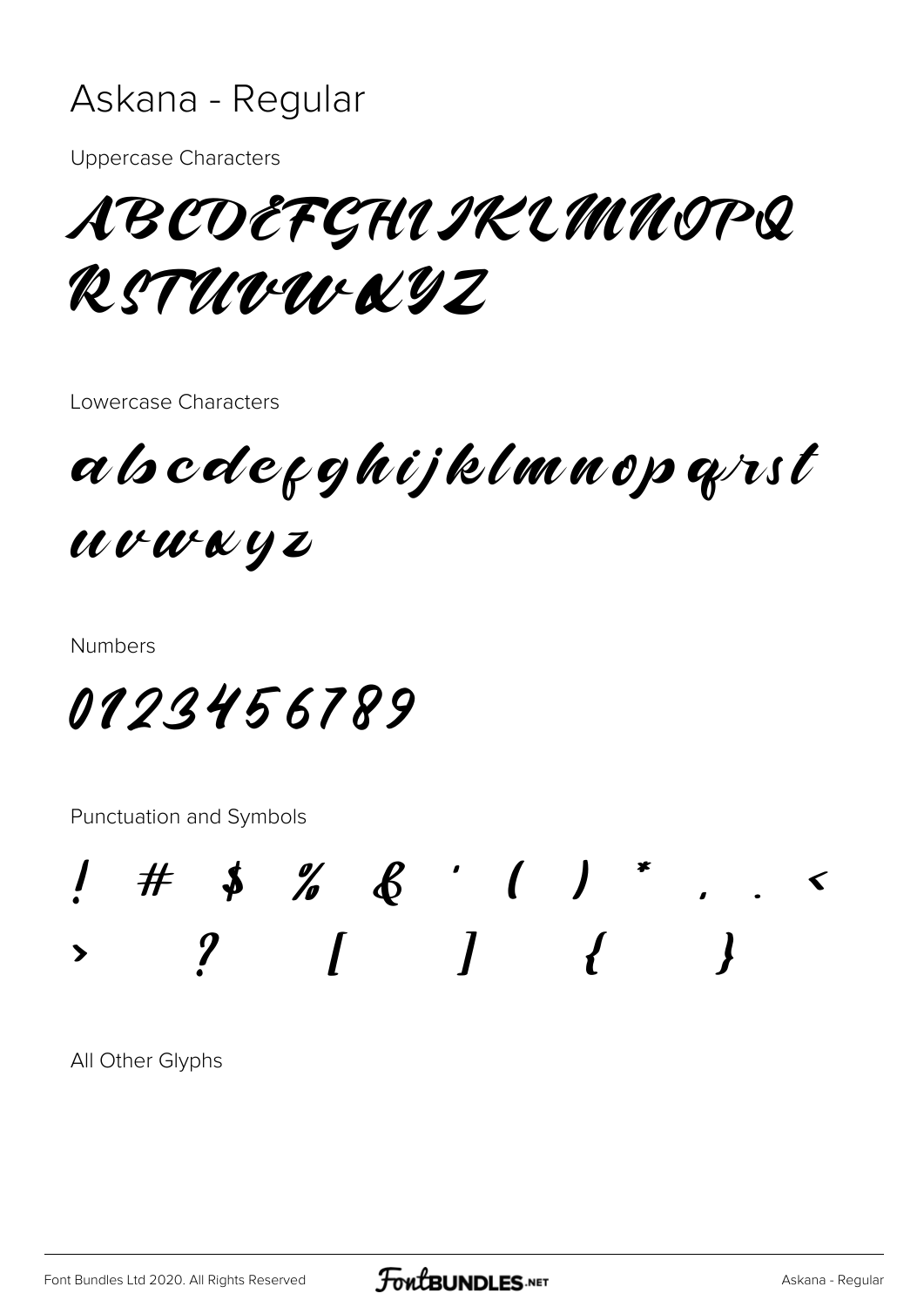À Á Â Ã Ä Å Æ Ç È  $\dot{t}$   $\dot{\ell}$   $\dot{\ell}$   $\dot{\ell}$   $\dot{\ell}$   $\dot{\ell}$   $\dot{\ell}$   $\ddot{\ell}$   $\ddot{\ell}$   $\ddot{\ell}$   $\ddot{\ell}$ Ó Ô Õ Ö Ø Ù Ú Û Ü  $\acute{y}$   $_{\dot{B}}$   $\dot{\alpha}$   $\acute{\alpha}$   $\ddot{\alpha}$   $\ddot{\alpha}$   $\ddot{\alpha}$   $\ddot{\alpha}$   $_{\dot{\alpha}}$   $_{\dot{\alpha}}$  $\boldsymbol{c}$  è é è è  $\boldsymbol{i}$   $\boldsymbol{i}$   $\boldsymbol{i}$ ñ ò ó ô õ ö ø ù ú  $\dot{u}$   $\ddot{u}$   $\dot{y}$   $v$   $\mathscr{C}$   $\stackrel{\circ}{c}$   $\stackrel{\circ}{s}$   $\stackrel{\circ}{s}$